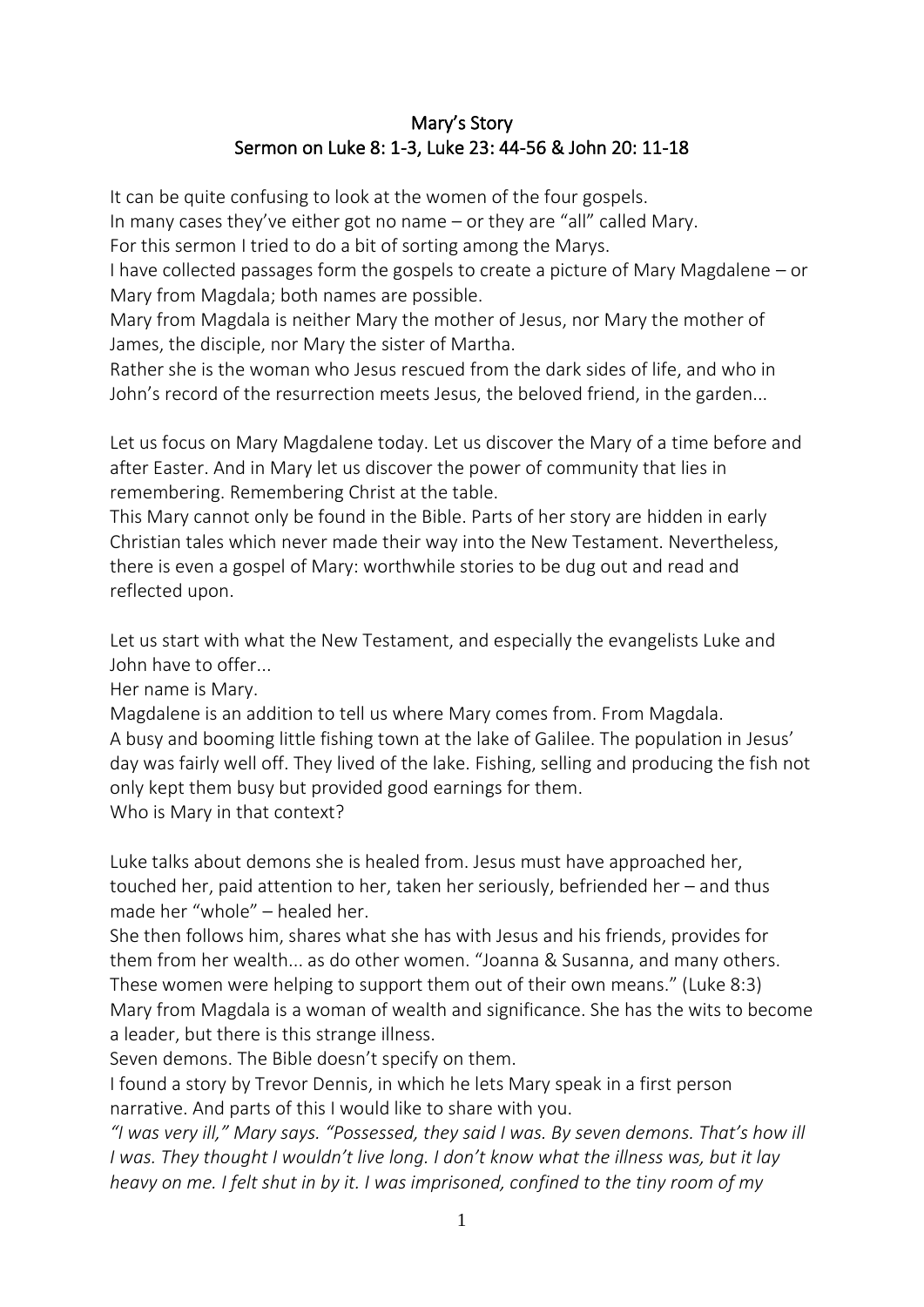*sickness. It seemed to fill my world. There was nothing else. I was trapped by it, eaten up by it. It was a strange kind of dark, and I couldn't see anything else. You know what it's like when you're very ill. You can think of nothing else. I was cut off, alone, afraid of everyone and everything, afraid of neighbours and friends, afraid of myself and my bitter anger, afraid of God, afraid of dying. No one could reach me. No one knew the way into the small room where I lived with my illness. People themselves were frightened of me."*

We can easily imagine, how true this all might have been, how real... Because we know how sickness and disease were understood in Jesus' day. Being ill meant being absolutely isolated.

No human contact was allowed. Ill people were considered unclean. And everything they touched and everyone they came in touch with, was then made unclean, too. Had I been Mary in those days, not only would it have been impossible for me to touch you, or be hugged by someone; no, even the cup I'd have used, the chair I'd have sat on, the book I'd have read, the comb I'd combed my hair with, the doorstep my foot would have touched – everything would then have become unclean.

My life would have taken place without love, without, touch, without community. Just try to imagine.

And then you can maybe see or feel, how we are getting closer to some sort of understanding of those seven demons. Who- or whatever they were… I'd like to give them seven names; I'd like to call them pain, loss, grief... (no family is mentioned. Why was Mary alone?). I'd add loneliness, lovelessness, rejection and inhumanity... (since it can at no time in the history of humankind be regarded as humane to leave a suffering and sick person in utter isolation).

And we can of course think of any other seven elements of darkness and limitation in our own or other people's lives... We can think of fear, lack of courage, feelings of inadequacy, inferiority complexes, shyness, short tempers and instability, and many more that can all be healed when we let Jesus step into our lives, touch us, heal us and call us by our names...

But back to Mary.

Into this life of Mary's Jesus comes. Fearless.

He touches, as he had touched and healed so many times before. He speaks with Mary, calls her by her name, gives her back her self worth and her dignity, opens her and other people's eyes. He helps Mary to let the world in again. And she may have seen it, as she'd never seen it before. And after a few days, by the time Jesus leaves Magdala, she is strong enough to go with him.

And this surely was the wiser thing to do: walking with Jesus and his friends who'd already overcome narrow mindedness and boundaries... rather than staying in a town in which she'd always remain the possessed untouchable. She knew that she was healed. But how long would it take the others to understand? How long does it take human beings to rethink their values, overthrow old orders and change their minds?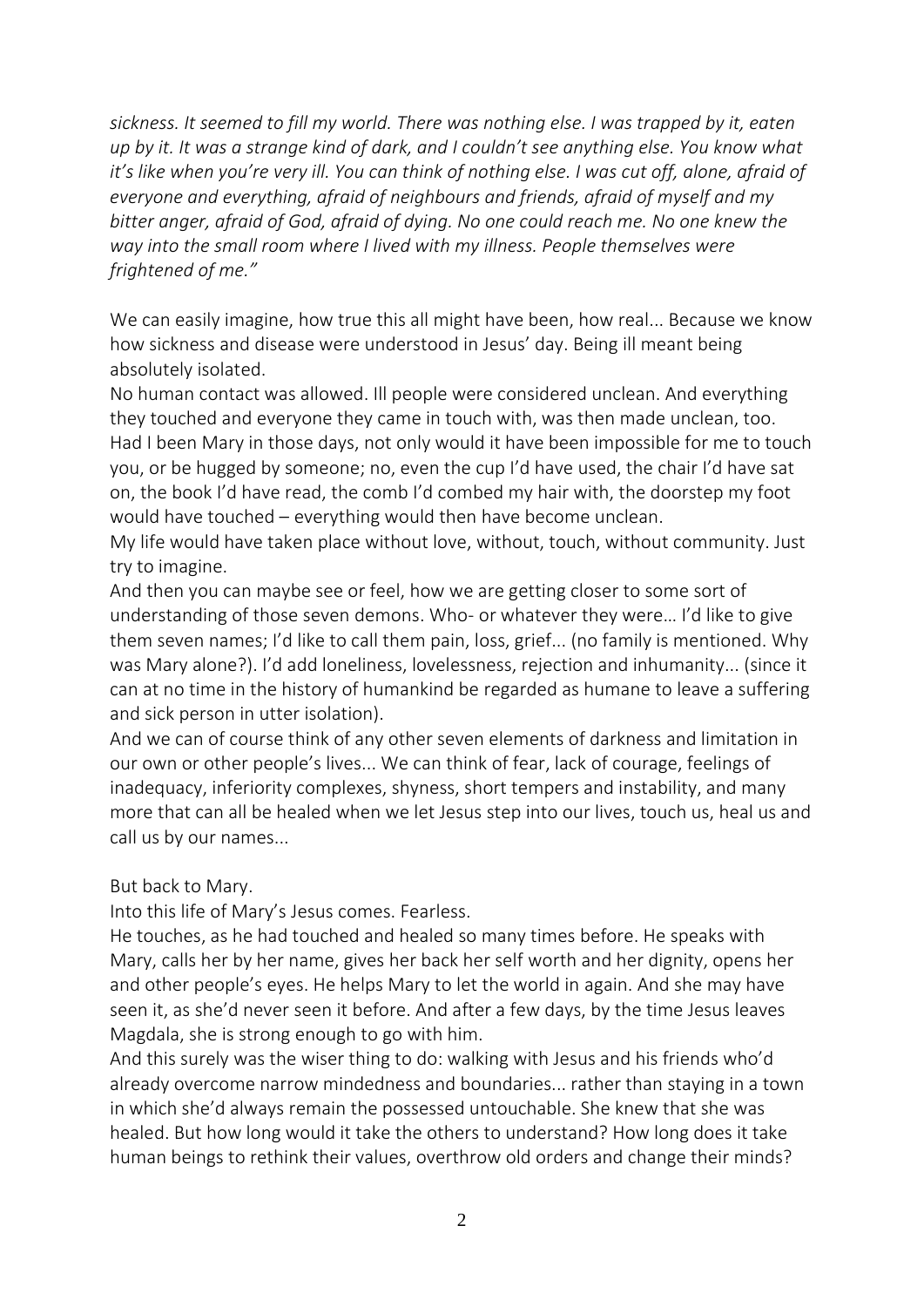Let's believe that Mary spent weeks and months of joy – real joy of life – and fulfilment with the group around Jesus, before we meet her again at the cross. Crucifixion is a most terrifying way to kill someone. And all the friends had deserted Jesus. All the men following him had gone. There was only Mary and a few other women witnessing the execution above the rubbish dump – because this is exactly what Golgotha was: the municipal place for Jerusalem's rubbish.

The women had to stand back from the brutality of the Romans. It could so easily turn and be directed at them. Friends of Jesus were in danger of being killed themselves. So, the women experienced the cruelty of having to stay at some distance, helpless, left with nothing and not allowed to do anything to ease this pain.

In Trevor Dennis's story Mary says:

*"I was afraid not just for myself, but for the whole world. It had gone mad! I was afraid for him in his pain, near to death. I was afraid for God. It was the middle of the day, yet everything seemed pitched into darkness."*

Mary felt strong memories rising of the time of her life before she'd met Jesus. Danger, darkness, despair.

And then they plucked up their courage and buried him in a hurry. They hoped this would help them to forget some of the darkness of his dying. But the next agony awaited them.

Mary had looked forward to visiting Jesus' tomb. She was in the garden before dawn the next day. She peered into the grave, and it must have hit her with all its cruel force: He was gone!

...all over. Finished.

Mary left and came back with two disciples and in the end stayed there alone. And then she had an experience just as powerful as her healing long ago. She would never forget this moment of Jesus calling her name: "Mary!"

And somehow, she was no longer afraid...?!

Deafened by grief, she suddenly could hear all the sounds and songs of creation again. Birds and flowers, the sun in the morning sky, and glimpses of hope to carry on and tell the others.

Mary goes out and shares the story of Jesus' resurrection with the world.

In an old tale about Mary, early Christians imagined her having returned to Galilee and taking people out into the country to show them the places where Jesus used to live with them. And the people would always want to know from her, what it had been like being there as he died on the cross, being there three days later. And she never got tired of telling it all:

*"Those who thought they had power had none, and those who seemed to have none held in their hands the very power of God. Think of the power Herod thought he had. Think of the magnificence of his father's palaces and the temple his father created in Jerusalem. Think of the town of Tiberias which he himself built on the shores of the Sea of Galilee. He thought he could have whatever he wanted from Jesus. All he got was*